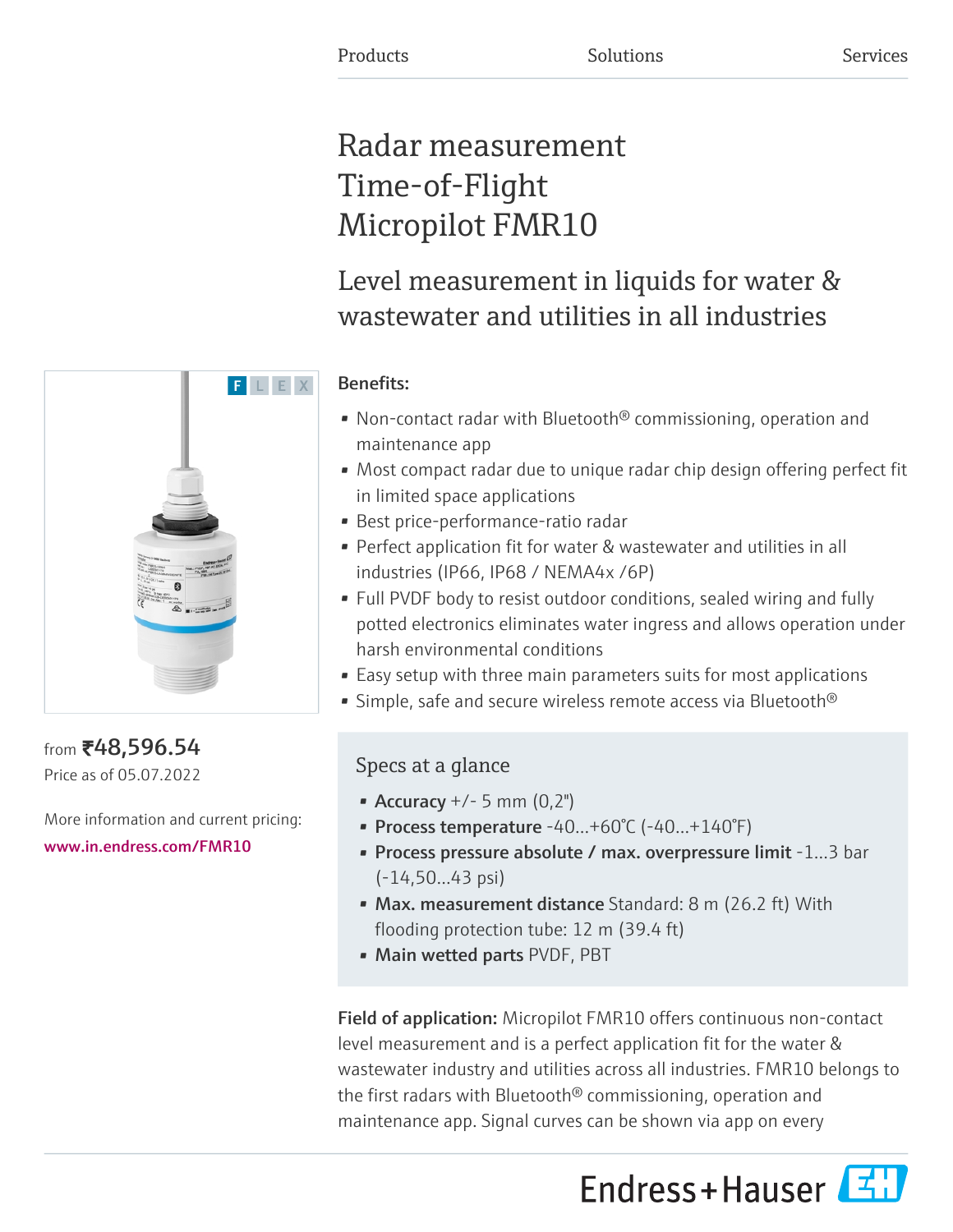Bluetooth®-enabled smartphone or tablet (iOS, Android). With the compact design, thanks to unique chip, the device is ideal for limited space applications.

# Features and specifications

# Continuous / Liquids Measuring principle

Level radar

#### Characteristic / Application

Simple applications in Water & Wastewater Utility applications in all industries Easy storage tanks

#### Specialities

Bluetooth® commissioning, Operation and maintenance via SmartBlue App

#### Supply / Communication

2-wire (4…20 mA) Bluetooth® wireless technology and App

#### **Frequency**

 $K$ -band (~26 GHz)

#### **Accuracy**

+/- 5 mm (0,2")

#### Process temperature

-40…+60°C  $(-40...+140°F)$ 

#### Process pressure absolute / max. overpressure limit

-1…3 bar (-14,50…43 psi)

#### Main wetted parts

PVDF, PBT